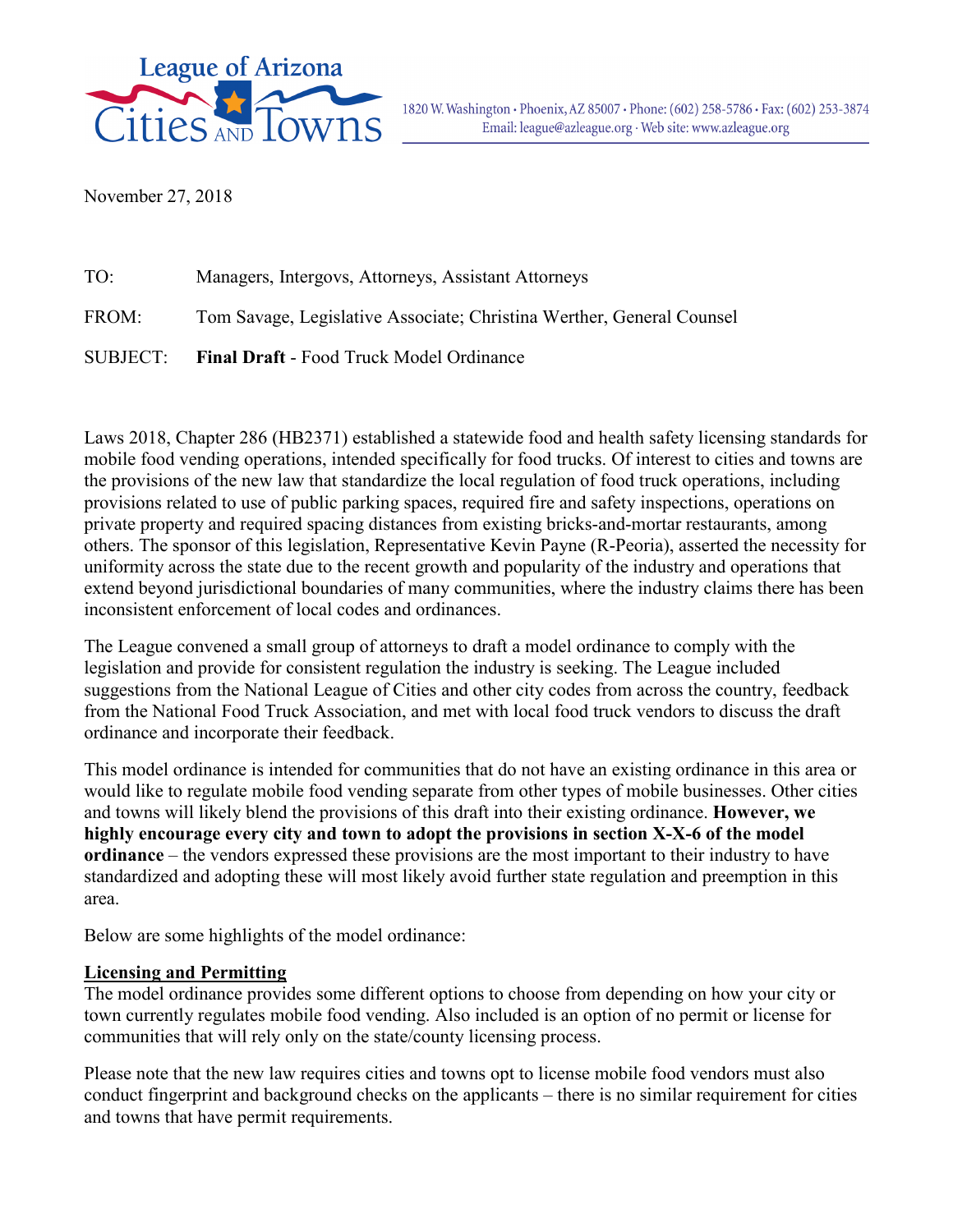# **Parking**

The ordinance will exclude parking in city-owned lots unless a vendor has permission from the city or town. Vendors are limited to use one space on a city-owned lot and must request permission to use more parking spaces.

Time limits on use of legal parking spaces is limited to no more than six (6) hours in a 24-hour period unless other restrictions apply. Vendors are prohibited from establishing an exclusive right to park at a particular street location.

Parking on private property will require proof of permission from the property owner and there is an option included to establish a 96-hour time limit with exceptions.

# **Operational Requirements**

This section contains the provisions that are most important to the industry to have standardized among all cities and towns, including requirements for fire inspections, utility hookups, site management, trash removal, noise, and parking and location restrictions, among others.

# **Fire and Safety Inspections**

Attached to this document is a form approved by the Arizona Fire Marshall's Association as their standard inspection protocol for food trucks.

# **Fingerprinting and Background Checks**

The vendors' preference is that cities and towns no longer require fingerprint and background checks but have tentatively agreed to it being limited to only the owners and controlling persons of the operation rather than everyone that is working on the truck. Their concern is the expense and the time it takes for all employees on the food truck to go through the process when it will be the owner or controlling person held responsible and have their license revoked if an issue arises.

**We encourage the cities with fingerprinting requirements to consider the provisions included in sections X-X-5 and X-X-6(E)** that require the vendor to designate a responsible person that has been background checked and fingerprinted and must be on site during operation. This may alleviate some of the concerns of the vendors and prevent future attempts to preempt cities from having these requirements.

# **Fees**

The fee amounts are left blank as to give the adopting city or town the opportunity to reference their existing fees schedule.

The vendors, however, expressed concerns with a few cities regarding the fees that are being charged for licenses/permits, some as high as a few hundred dollars for each location they want to conduct business. This may be an opportunity for cities and towns to review their existing fees for this activity to see if it is still commensurate with the resources needed to process and issue the licenses and permits or if the costs have been reduced.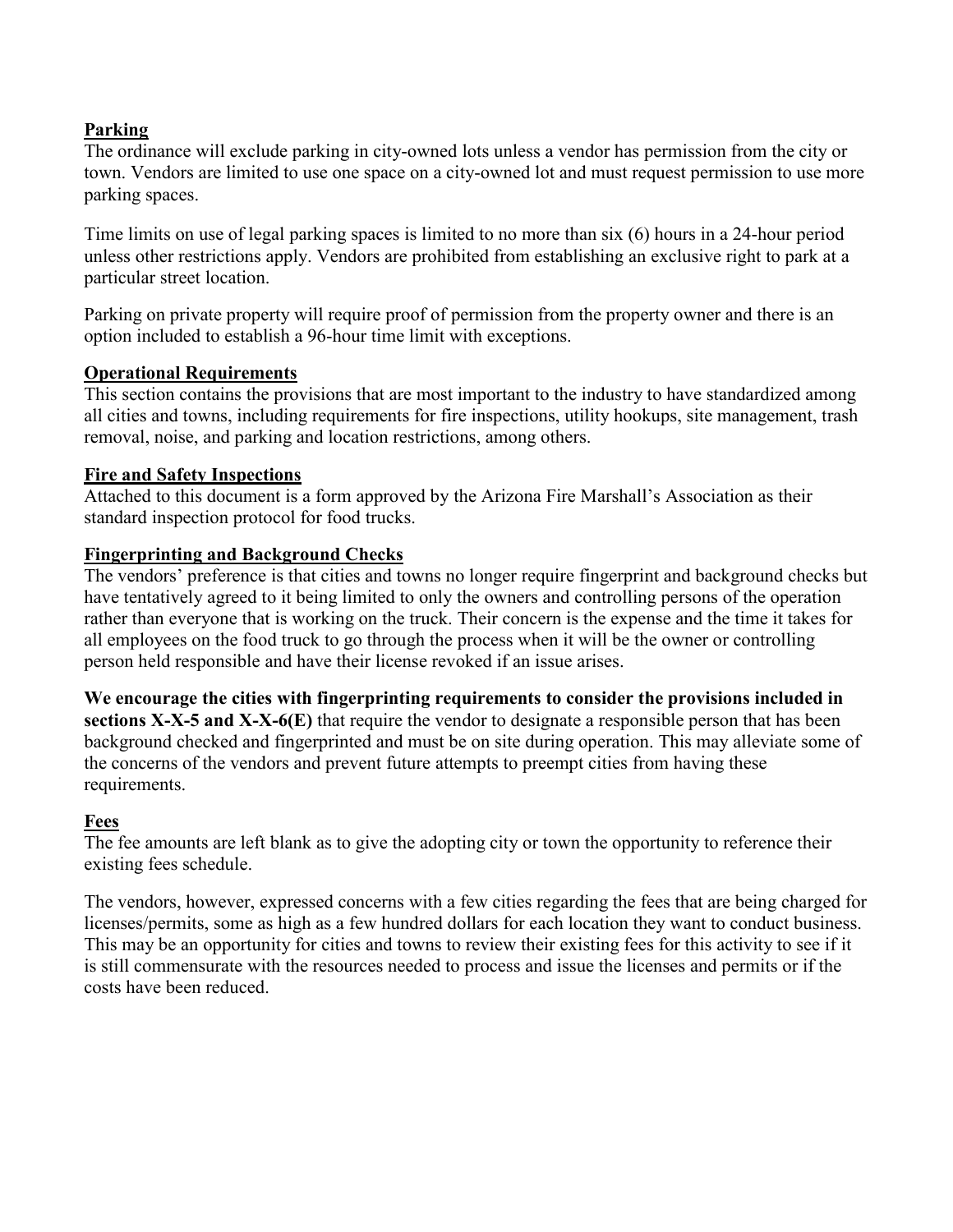# **League of Arizona Cities and Towns**

# **Model Ordinance Relating to Mobile Food Vendors**

# **Mobile Merchant v. Mobile Food Vendor**

OPTION A – MOBILE MERCHANT: A city or town that seeks to regulate all mobile merchants (as defined in Sec. X-X-2 Definitions) and apply this model ordinance to a broader array of itinerant services may replace the terms "mobile food vendor" and "mobile food unit" with "mobile merchant" and "mobile sales unit" throughout the ordinance. It is recommended that the definitions of "mobile food vendor" and "mobile food unit" remain in Sec. X-X-2.

OPTION B – MOBILE FOOD VENDOR: For a city or town that selects to regulate only mobile food vendors (as defined by state law and this model ordinance), exclude any **highlighted** language in the draft ordinance.

# **Permit v. License**

OPTION 1 – PERMIT ONLY: For a city or town that requires a permit (no license), exclude Sec. X-X-5 and Sec. X-X-7 (B). Replace "license" with "permit" and "licensee" to permittee" in all sections of the Model Ordinance. In Sec. X-X-2 Definitions, strike the definition of "Licensee" and make the corresponding changes to the Table of Contents in Section 1. **Please note**: A city or town may not require a mobile food vendor to apply or receive any special permit that is not required for other temporary or mobile vending businesses in the same zoning district pursuant to A.R.S. § 9-485.01.

OPTION 2 – LICENSE ONLY: For a city or town that requires a license (no permit), exclude Sec. X-X-4 and Sec. X-X-7 (A). Strike the definition of "permittee" in Sec. X-X-2 and make the corresponding changes to the Table of Contents in Section 1.

OPTION  $3$  – PERMIT & LICENSE: For a city or town that requires a license and a permit, use all sections of the Model Ordinance, and add "permit" and "permittee" as appropriate in sections that list "license" and "licensee." **Please note**: A city or town may not require a mobile food vendor to apply or receive any special permit that is not required for other temporary or mobile vending businesses in the same zoning district pursuant to A.R.S. § 9-485.01.

OPTION 4 – NO PERMIT, NO LICENSE: For a city or town that does not require a permit or license to operate in the municipality, and relies on the state and county licensing processes, include only Sec. X-X-1, Sec. X-X-2, Sec. X-X-3 and Sec. X-X-6, and make the corresponding changes to the Table of Contents in Section 1.

NOTE: The model ordinance is designed to provide a complete, ready-to-adopt ordinance relating to mobile food vendors and mobile food trucks. There are sections that may not need to be included in your city or town ordinance because of existing code provisions. **The provisions that are most important to the food vendor community are in Sec. X-X-6 and the League encourages every city and town to adopt the suggested language in these areas to avoid further state regulation and preemption in this area.**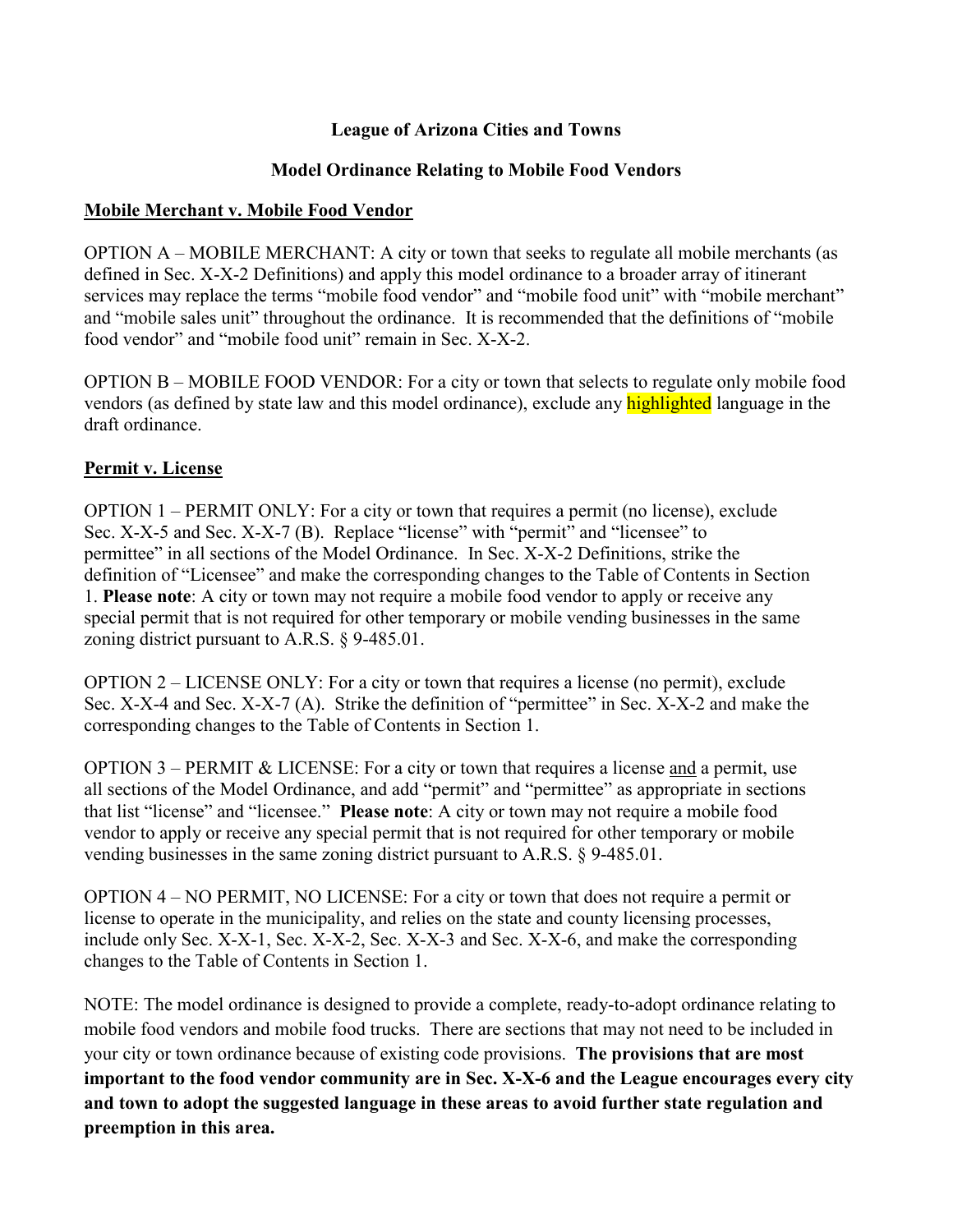#### **ORDINANCE NO. \_\_\_\_\_\_\_\_**

AN ORDINANCE OF THE COMMON COUNCIL OF THE [CITY/TOWN] OF \_\_\_\_\_\_\_\_\_\_\_\_, ARIZONA, AMENDING THE CODE OF , ARIZONA, CHAPTER FITITLE OF CHAPTER], BY ADOPTING A NEW ARTICLE \_\_\_ RELATING TO THE REGULATION OF MOBILE FOOD VENDORS; ESTABLISHING A PURPOSE; SETTING FORTH DEFINITIONS; PROVIDING FOR PERMIT REQUIREMENTS; [AND/OR SETTING FORTH LICENSING REQUIREMENTS;] ESTABLISHING OPERATIONAL REQUIREMENTS; IMPOSING FEES; SETTING FORTH VIOLATIONS; ESTABLISHING PENALTIES; AND PROVIDING FOR APPEALS.

WHEREAS, the [City/Town] is authorized to enact and enforce regulations and zoning codes on mobile food units or mobile food vendors that are not otherwise prohibited by law;

WHEREAS, the [City/Town] is authorized to regulate mobile food vendors pursuant to applicable law, including Arizona Revised Statutes Sections 9-485, 9-485.01, 9-485.02, and 36-1761;

WHEREAS, the [City/Town] recognizes that mobile food vendors create opportunities for economic development and can provide affordable, food **[and goods]** at a variety of locations and events;

WHEREAS, the [City/Town] seeks to protect public health, safety and welfare through a reasonable regulatory program of mobile food vendors that includes safety standards and parking regulations;

WHEREAS, with these regulations, the [City/Town] ensures that mobile food vendors comply with applicable law, including building, health, and sanitation codes, as applicable;

WHEREAS, the [City/Town] seeks to minimize potential traffic safety threats by mobile food vendors who may impede the free flow of traffic, distract vehicle operators from observing traffic regulations, obstruct the view of pedestrians and vehicle operators, and encourage pedestrians who wish to inquire about services to cross the street in an unsafe and illegal manner.

> NOW THEREFORE, BE IT ORDAINED by the Common Council of the [City/Town] of \_\_\_\_\_\_\_\_\_\_\_\_\_\_, Arizona, as follows: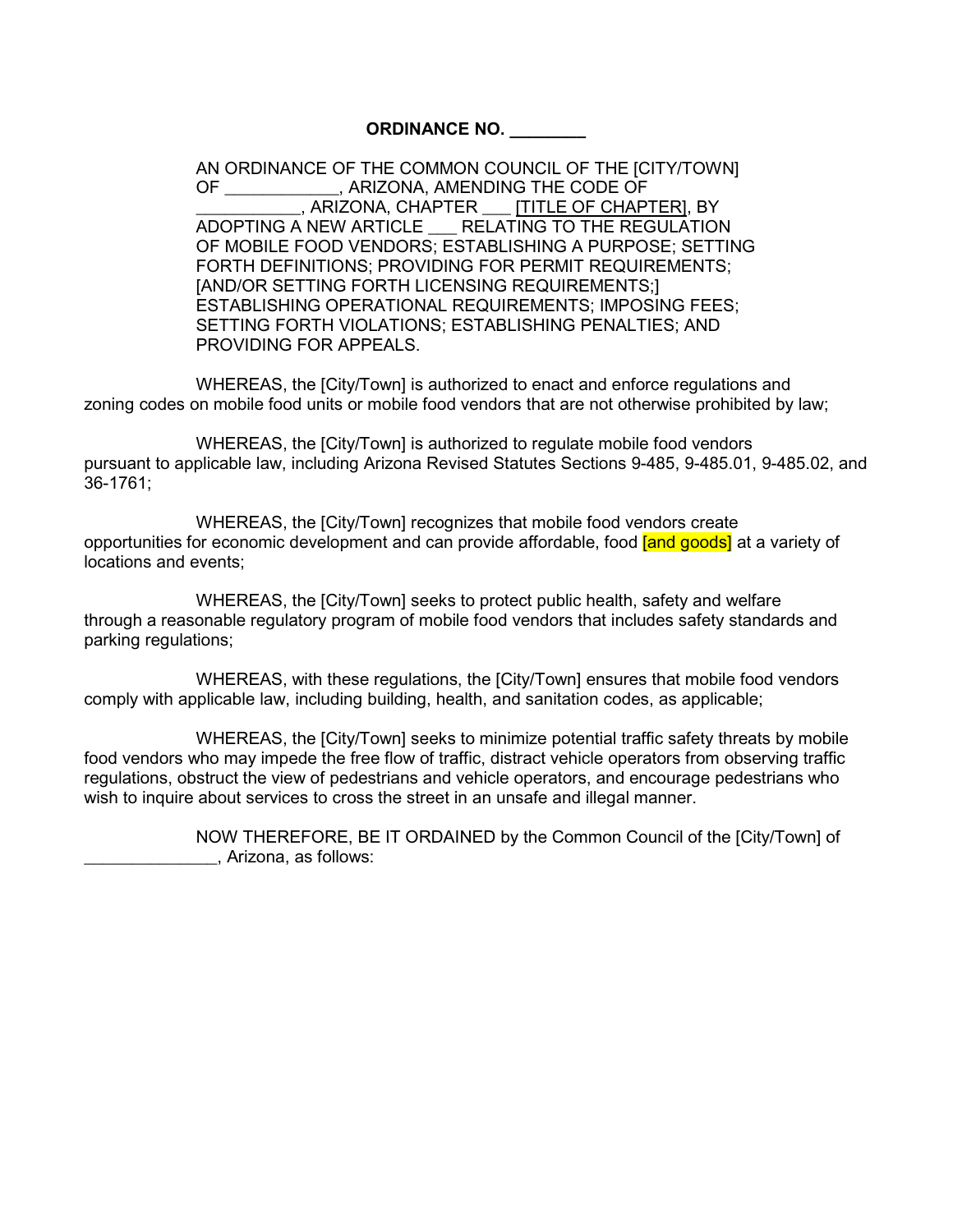Section I. In General.

The Code of \_\_\_\_\_\_\_\_\_\_\_, Arizona, Chapter \_\_\_ [Title of Chapter], is hereby amended by adding a new Article . Mobile Food Vendors to read as follows:

| <b>Chapter X</b>   | [Could be under licenses or in a new chapter]       |
|--------------------|-----------------------------------------------------|
| <b>Article X-X</b> |                                                     |
| Sec. X-X-1         | <b>Purpose</b>                                      |
| <b>Sec. X-X-2</b>  | <b>Definitions</b>                                  |
| Sec. X-X-3         | <b>Compliance with State Licensing Requirements</b> |
| <b>Sec. X-X-4</b>  | <b>Permit Requirements</b>                          |
| Sec. X-X-5         | <b>Licensing Requirements</b>                       |
| Sec. X-X-6         | <b>Operational Requirements</b>                     |
| Sec. X-X-7         | <b>Fees</b>                                         |
| <b>Sec. X-X-8</b>  | <b>Violations; Suspension; Revocation</b>           |
| Sec. X-X-9         | <b>Fines: Penalties</b>                             |
| Sec. X-X-10        | <b>Appeals</b>                                      |
|                    |                                                     |

## **Sec. X-X-1 Purpose.**

This article is adopted to protect the health, safety and welfare of the community of the [City/Town] by enacting reasonable regulation for mobile food vendors, their employees, agents, lessees or independent contractors by requiring compliance with minimum standards for safety and security.

#### **Sec. X-X-2 Definitions.**

The below words and phrases, wherever used in this article shall be construed as defined in this section unless, clearly from the context, a different meaning is intended. Words used in the present tense include the future tense, words in the plural number include the singular number, and words in the singular number include the plural number.

- A. "*Applicant*" means the person who applies for a license pursuant to this article.
- B. "*Controlling person*" means a natural person who either (A) has a ten percent (10%) or greater interest in the ownership or earnings of the business, or (B) is any of the following:
	- 1. An officer, director, or any stockholder who owns ten per cent (10%) or more, of a corporation licensee/applicant;
	- 2. A general partner of a limited partnership licensee/applicant or partner of a non-limited partnership licensee/applicant;
	- 3. An officer, president, or secretary of a limited liability company/corporation licensee/applicant; or
	- 4. The sole proprietor of a sole proprietorship licensee/applicant.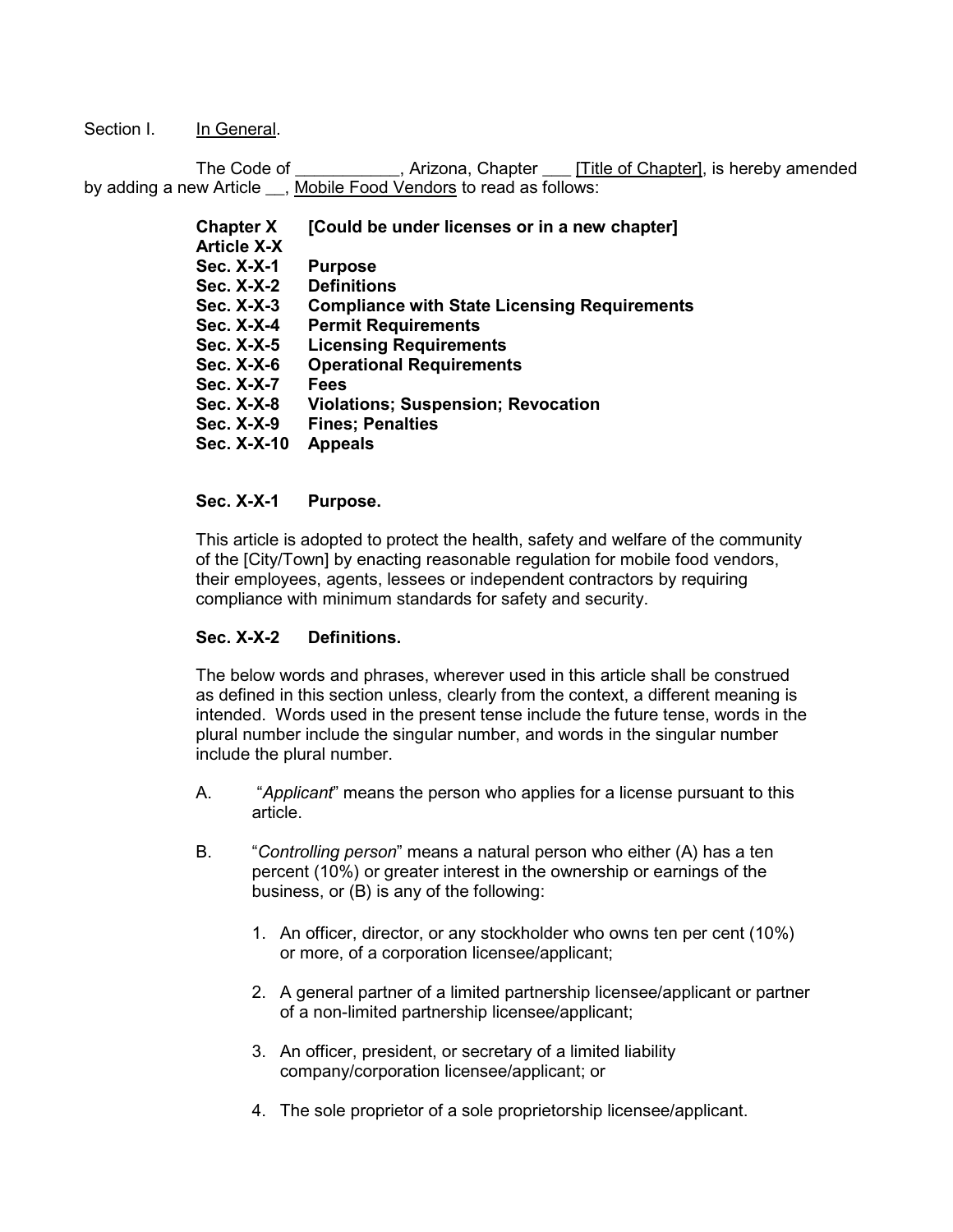- C. "*Designated agent*" means the person designated by the licensee/applicant to receive notices from the [City/Town] pursuant to this article.
- D. "*Legal parking space*":
	- 1. Means an area designated for vehicle parking in the [City/Town] right-of-way that may be paved or unpaved and may be delineated by road surface markings.
	- 2. Does not include a parking space in a parking lot on property owned by the [City/Town].
- E. [OPTIONAL IF REQUIRING A LICENSE] "*Licensee*" means the person who applied for a license pursuant to this article and in whose name such license was issued by the [City/Town] pursuant to this article.
- F. "*Mobile food unit*" means a food establishment that is licensed by this state, that is readily movable and that dispenses food or beverages for immediate service and consumption and other incidental retail items from any vehicle as defined in Arizona Revised Statutes Section 28-101.
- G. "*Mobile food vendor*" means any person who owns, controls, manages or leases a mobile food unit or contracts with a person to prepare foods and vend from, drive or operate a mobile food unit.
- H. "*Mobile merchant*" means any person who sells any type of tangible personal property, including, but not limited to, food and drink, at or adjacent to the person's mobile sales unit in which such tangible personal property is carried. This definition shall not include any person working or acting for a person holding a mobile merchant permit issued in accordance with this section.
- I. "*Mobile sales unit*" means any vehicle used for carrying tangible personal property for sale at or adjacent to the vehicle in which such tangible personal property is carried.
- J. [OPTIONAL IF REQUIRING A PERMIT] "*Permittee*" means the person who applied for a permit pursuant to this article and in whose name such permit was issued by the [City/Town] pursuant to this article.
- K. "*Person*" means an individual, partnership, corporation, association or any other entity of whatever kind or nature.
- L. "*Right-of-way*" means an area of land owned by the [City/Town] and is used for street or highway purposes.

OR

"*Right-of-way*" means as defined in Title \_\_\_, Chapter \_\_\_ of the [City/Town] Code.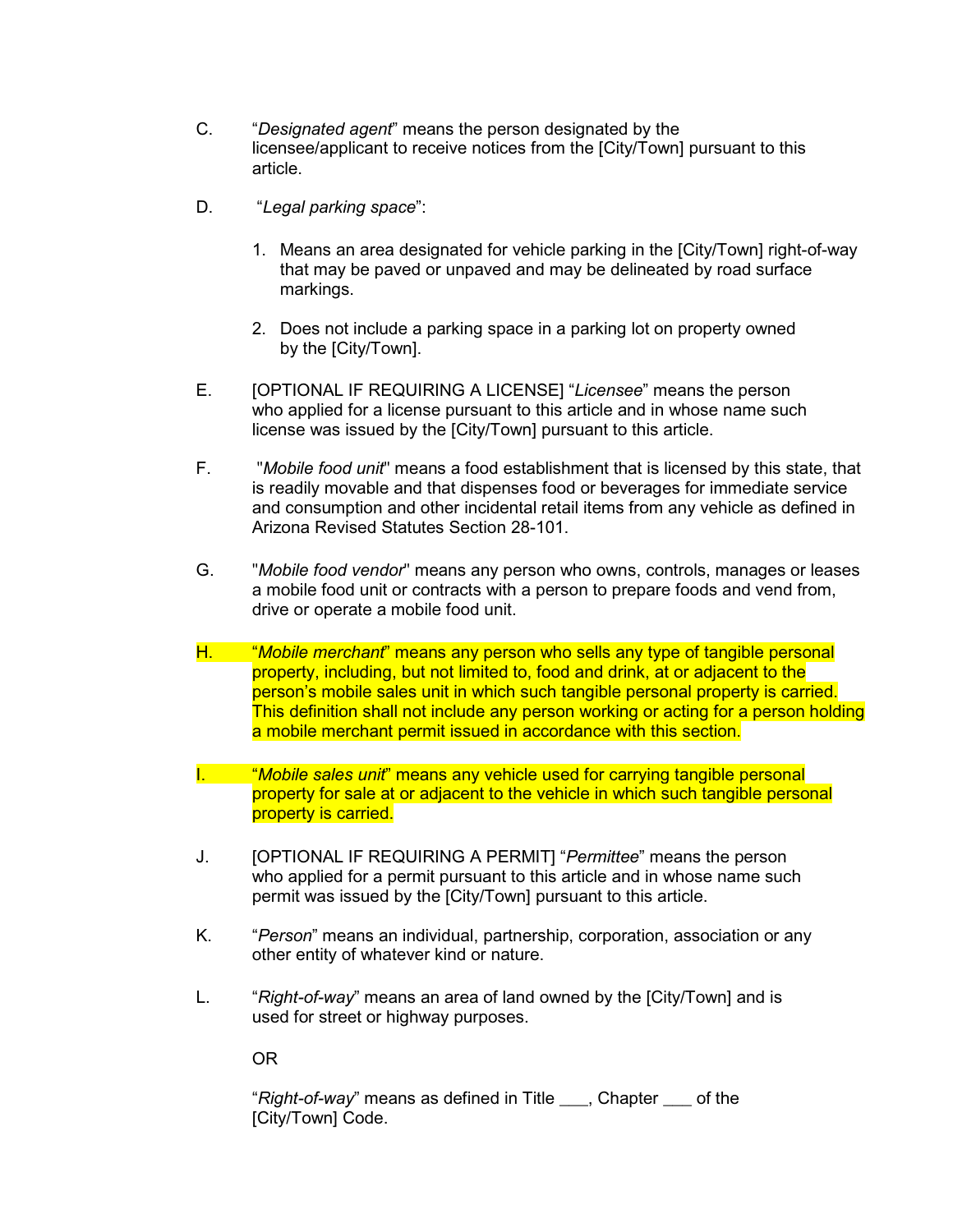M. "*Semi-permanent structure*" means equipment, or any dining area, including, but not limited to, tables, chairs, booths, bar stools, benches, and standup counters.

## **Sec. X-X-3 Compliance with State Licensing Requirements.**

- A. It shall be unlawful for any person to operate a mobile food unit or act as a mobile food vendor without having first obtained a valid license from the State of Arizona Department of Health Services pursuant to A.R.S. § 36- 1761.
- B. [OPTIONAL IF NOT REQUIRING A PERMIT OR LICENSE] It shall be a class one misdemeanor to violate this section.

## **Sec. X-X-4 Permit Requirements.**

- A. It shall be unlawful for a person to operate a mobile food unit at any location within the [City/Town] without obtaining a permit from the [City/Town] clerk in accordance with [City/Town Code]. The mobile food vendor shall comply with the requirements of this article.
- B. A permit issued pursuant to this article, including a renewal of a permit, is valid for a period of one (1) year from the date of issuance if the mobile food vendor is in compliance with this article. The permit is nontransferable.

# **[AND/OR]**

## **Sec. X-X-5 Licensing Requirements.**

#### **[SPECIAL NOTE: Cities and towns with a population of more than 50,000 persons shall make license applications available online in an electronic format and may not require a mobile food vendor to apply in person. See A.R.S. 9-485.01(C)]**

- A. It shall be unlawful for a person to operate a mobile food unit at any location within the [City/Town] without obtaining a license from the [City/Town] in accordance with this article and any other licenses required for the lawful operation of business.
- B. A license issued or renewed pursuant to this article is valid for a period of one (1) year from the date of issuance so long as the mobile food unit is in compliance with this article. The license is nontransferable.
- C. Application Requirements; Procedure. Any person desiring to obtain a new or renewal license must apply to the [City/Town] by presenting a complete application, the applicable fee, and fingerprint records to the [City/Town Licensing Office].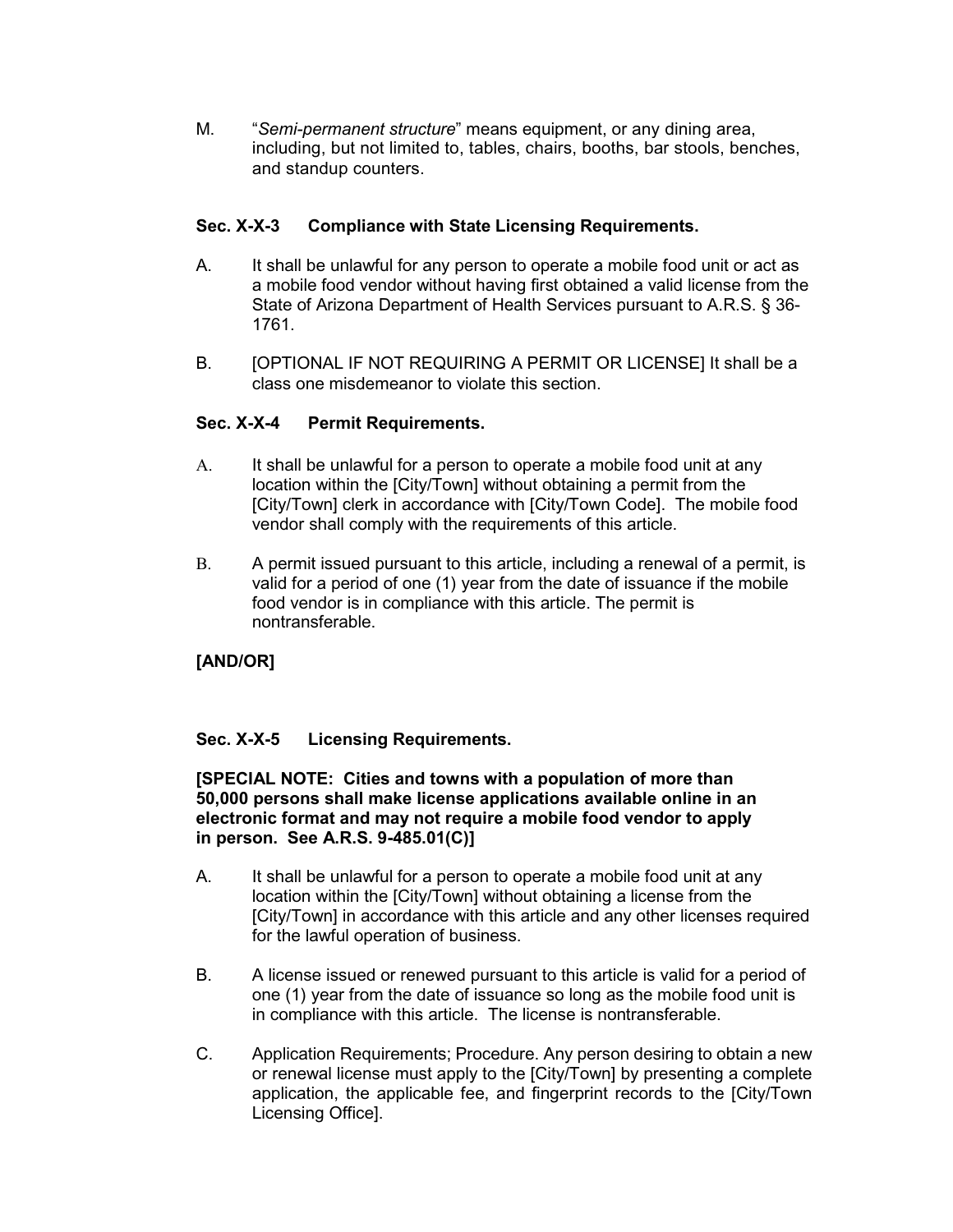- 1. The application shall include, but not be limited to, the following information:
	- a. The names, addresses, and contact information for the applicant, including all controlling persons and designated agents;
	- b. A general description of the goods to be sold by the mobile food vendor;
	- c. A description, license plate number and photograph of the mobile food unit;
	- d. A valid driver's license; and
	- e. Copies of required certificate(s) from the health services department in **County**.
- 2. Fingerprint records are required:
	- a. On all new applications, for all applicants and controlling persons; and
	- b. On all renewal applications, for any new controlling persons, and for the licensee.
- 3. Fingerprints shall be submitted in a form approved by the [City/Town]. The fingerprints shall be submitted to the Arizona Department of Public Safety to be used to obtain a state and federal criminal records check in accordance with A.R.S. § 41-1750 and Public Law 92-544. The Arizona Department of Public Safety is authorized to exchange this fingerprint data with the United States Federal Bureau of Investigation.
- D. Following receipt of the required documents and fees, all applications shall be submitted to the [City/Town] Police Department for investigation and criminal record review on behalf of the [City/Town Licensing Office]. The Police Department shall receive and review the criminal history record information resulting from the criminal records check, including conviction and non-conviction data, of license applicants and controlling persons for the purpose of evaluating the fitness of licensees and controlling persons in connection with the issuance, renewal, suspension or revocation of a license. The Police Department evaluation and the criminal information obtained shall be used only for the purpose of supporting and defending a denial, non-renewal, suspension, or revocation of a license.
- E. Complete renewal applications shall be submitted to the [City/Town Licensing Office] no later than \_\_\_ calendar days prior to the expiration of a license; otherwise the license shall be deemed expired and nonrenewable. If the renewal application is not received as stated above, the licensee shall submit an application for a new license and provide all information and fees required for a new license application.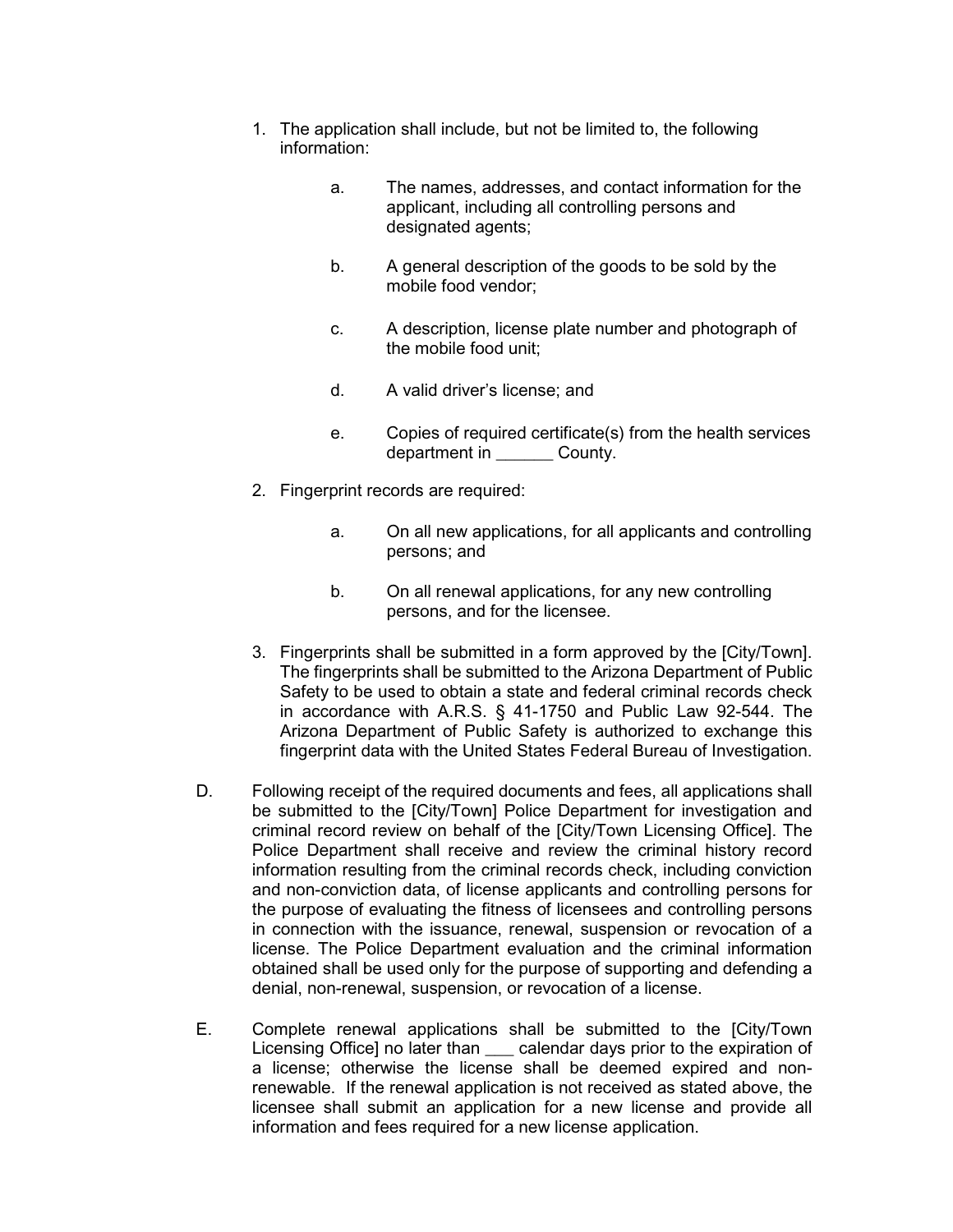- F. A new or renewal license shall be issued to an applicant pursuant to this article unless:
	- 1. The applicant fails to provide a completed application, the required application fee, or the fingerprint records;
	- 2. The applicant fails to pay the applicable license fee for a new or renewal license when the application is approved;
	- 3. The applicant or a controlling person is currently in violation of this article, [OPTIONAL: include references to other code violations such as failure to pay transaction privilege taxes, zoning violations, etc.];
	- 4. The application contains false or misleading information;
	- 5. The applicant has a current debt related to any open or closed account maintained or formerly maintained with the [City/Town];
	- 6. The applicant or controlling person failed to comply with any federal and state laws, regulations promulgated by the Arizona Department of Health Services or **County, or the [City/Town] Code; or**
	- 7. The applicant or controlling person, within the wave year period immediately preceding the submission of the application, was convicted of any of the following:
		- a. Felony involving trafficking in stolen property, fraud, forgery, theft, burglary, robbery, extortion, conspiracy to defraud, or any preparatory offenses of the aforementioned crimes;
		- b. Felony involving a fraudulent or dishonest act;
		- c. Felony involving the sale, manufacture or transportation of any dangerous drug as defined under A.R.S. § 13- 3401, a "violent crime" under A.R.S. Title 13, Chapters 11, 12, 13 or a "sexual offense" under A.R.S. Title 13, Chapter 14, or for conduct in another jurisdiction which if carried out in Arizona would constitute an offense under one of the statutory provisions enumerated in this subsection; or
		- d. Misdemeanor involving moral turpitude.
- G. [OPTIONAL IF NOT PUBLISHED SEPARATELY] Timeframes for Issuance of Licenses.
	- 1. Administrative timeframe: Unless the license has already been issued, within fifteen (15) days after receiving a license application under this article, the [City/Town] shall determine whether the application is administratively complete, and notify the applicant as set forth in this article.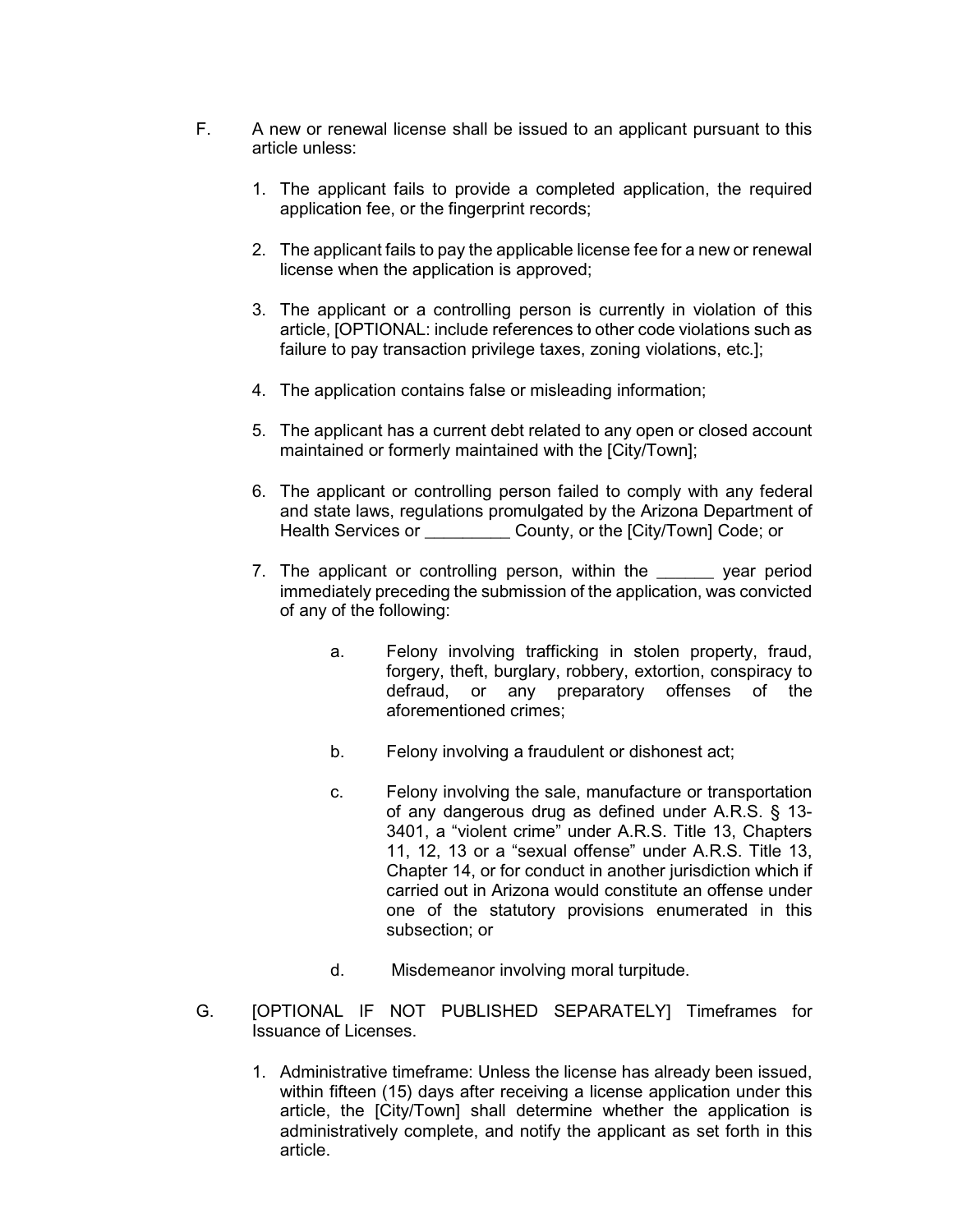- 2. Substantive timeframe: Within forty-five (45) days after the [City/Town] notifies the applicant that the application is administratively complete, the [City/Town] will complete its substantive review of the license application.
- 3. Overall timeframe: Within ninety (90) days after receiving an application under this article, the [City/Town] will grant or deny a license.
- 4. An application is deemed withdrawn if, within thirty (30) days after the date of a request for additional information during the substantive timeframe, the applicant does not supply the requested information or provide justification for delay. On receipt of justification, the [City/Town] shall allow the applicant thirty (30) additional days to provide the requested information before deeming the application withdrawn.
- 5. Except as otherwise provided, the timeframes in this section shall be extended and suspended as provided by state law.

## **Sec. X-X-6 Operational Requirements.**

- A. It is unlawful for any person to operate a food truck that does not meet the requirements in this section.
- B. Fire Safety and Inspection. A mobile food vendor must ensure that all mobile food units comply with the version of the International Fire Code in effect at the time when the license is issued, state law, and the [City/Town] code relating to fire and explosion safety standards.
- C. A mobile food unit(s) shall be inspected by the [City/Town]'s Fire Department, or the mobile food vendor shall provide evidence that the mobile food unit passed a fire inspection by another city or town fire department in this state within the preceding twelve (12) months.
- D. Refuse, Trash and Litter Maintenance. A mobile food unit shall:
	- 1. Provide a minimum of one fifteen (15) gallon trash receptacle within fifteen (15) feet of each individual mobile food unit for customers and employees;
	- 2. Maintain an area around the mobile unit clear of litter, garbage, rubble and debris; and
	- 3. Transport the trash from the area of operation to an authorized waste disposal location.
- E. Noise Restrictions.
	- 1. Noise levels from mobile food units shall not exceed the [City/Town's] noise ordinance standards pursuant to [reference code provision].

OR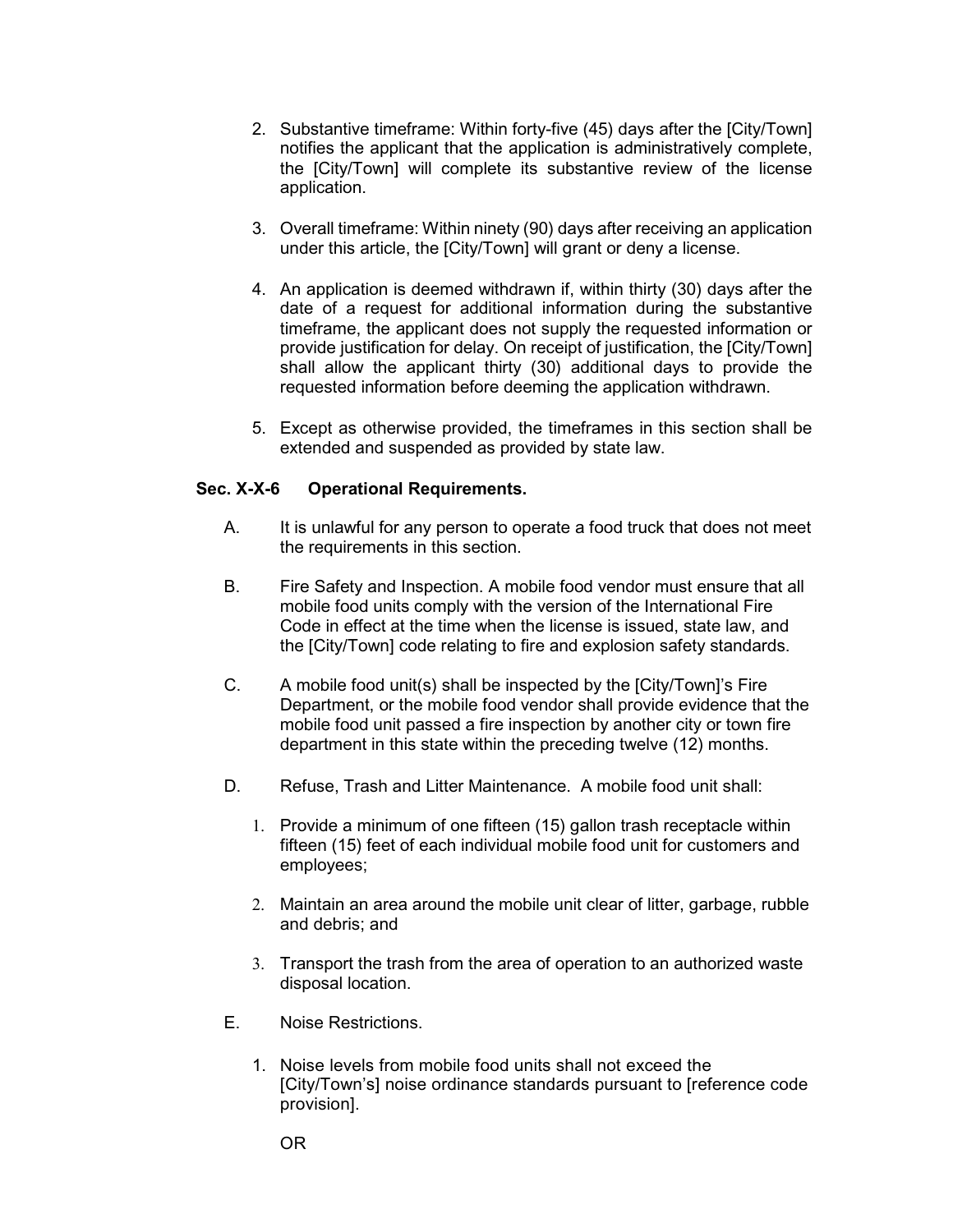A mobile food vendor shall not use, play, or caused to be used or played any amplifier, loudspeaker, microphone, amplified music, or any other amplified instrument or device used for the production of sound in a vending area when the motor vehicle or mobile food unit from which mobile food vendor is vending is stationary or mobile upon any right-of-way, park or other public place. For the purposes of this subsection, the factors for determining whether a sound is amplified include, but are not limited to, the following:

- i. The proximity of the sound to sleeping facilities, whether residential or commercial;
- ii. The land use, nature, and zoning of the area from which the sound emanates and the area where it is received or perceived;
- iii. The time of day or night when the sound occurs; it shall be presumed that any amplified noise between 10:00 p.m. and 6:00 a.m. is reasonably disturbing;
- iv. The duration of the sound; and
- v. Whether the sound is recurrent, intermittent, or constant.
- F. Security.
	- 1. The mobile food unit and the surrounding vending area shall be maintained in a safe and clean manner at all times.
	- 2. A mobile food unit shall have adequate lighting to ensure customer safety in the vending area. Lighting shall be directed downwards and away from rights-of-way and adjacent properties.
	- 3. The mobile food unit and its customers shall not obstruct the movement of pedestrians or other vehicles using the sidewalk, street, alley, or other public right-of-way.
	- 4. [OPTIONAL IF REQUIRING LICENSING] The mobile food unit shall have at least one person onsite who has been fingerprinted pursuant to this article.
- G. Insurance.
	- 1. If the mobile food unit operates an event sponsored by the [City/Town] or operates on public property, including rights-of-way or property owned by the [City/Town], the mobile food vendor shall obtain insurance naming the [City/Town] as an additional insured in amounts as required by the [City/Town] and in accordance with the requirements of A.R.S. Title 9, Chapter 4, Article 7.2.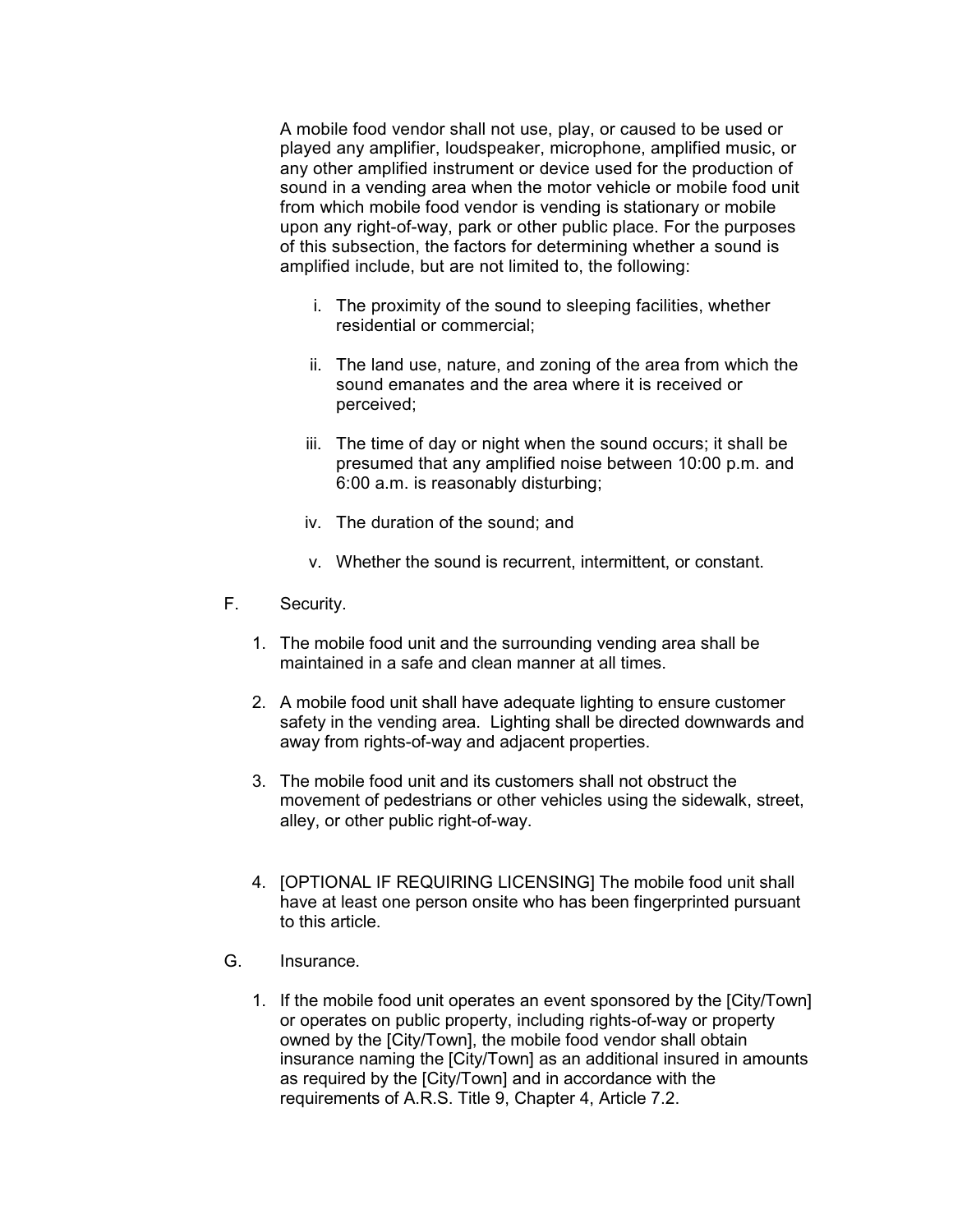- 2. The insurance company issuing the policy shall be authorized to issue commercial liability policies in Arizona by the Arizona Department of Insurance.
- 3. The policy shall designate by manufacturer's serial or identification number all mobile food units for which coverage is granted.
- 4. The policy shall insure the person named in the policy and any other person using the mobile food vendor with the express or implied permission of the named insured against any liability arising out of the ownership, maintenance or use of the mobile food unit in Arizona.
- H. Location. A mobile food vendor shall operate a mobile food unit only in [Commercial/Retail] zoning districts in accordance with the [City/Town Zoning Code] and subject to the following limitations and conditions:
	- 1. Residential Area. A mobile food vendor shall not operate in an area zoned for residential use or within two hundred fifty (250) feet of an area zoned for residential use, except:
		- a. A mobile food vendor selling only ice cream [INSERT ANY OTHER EXCEPTIONS HERE] may operate on public rights-of-way in areas zoned for residential use; or
		- b. Subject to applicable laws and the [City/Town Code], a mobile food vendor may operate on private property in a residential area if the mobile food vendor obtains a separate agreement with the property owner to operate a mobile food unit for a maximum of six (6) hours within a twenty-four (24) hour period on the private property.
	- 2. [City/Town]-Owned Property. A mobile food vendor shall only operate in a legal parking space. If the mobile food vendor desires to operate on [City/Town] property other than a legal parking space in a right-ofway, the mobile food vendor shall obtain from the [City/Town]:
		- a. A separate licensing for use, services contract, or similar agreement, which will be entered into at the [City/Town's] sole discretion and applicable law; or
		- b. A special event permit or similar permission in accordance with the [City/Town Code].
	- 3. Private Property: A mobile food vendor shall obtain written permission to use any private property where a mobile food unit is operating and shall provide proof of such written permission on demand by the [City/Town].

[OPTIONAL] Notwithstanding the permission of a person owning or having lawful control of private real property, a mobile food unit shall not remain in one location on private property for longer than ninetysix (96) consecutive hours, unless the [City/Town] grants permission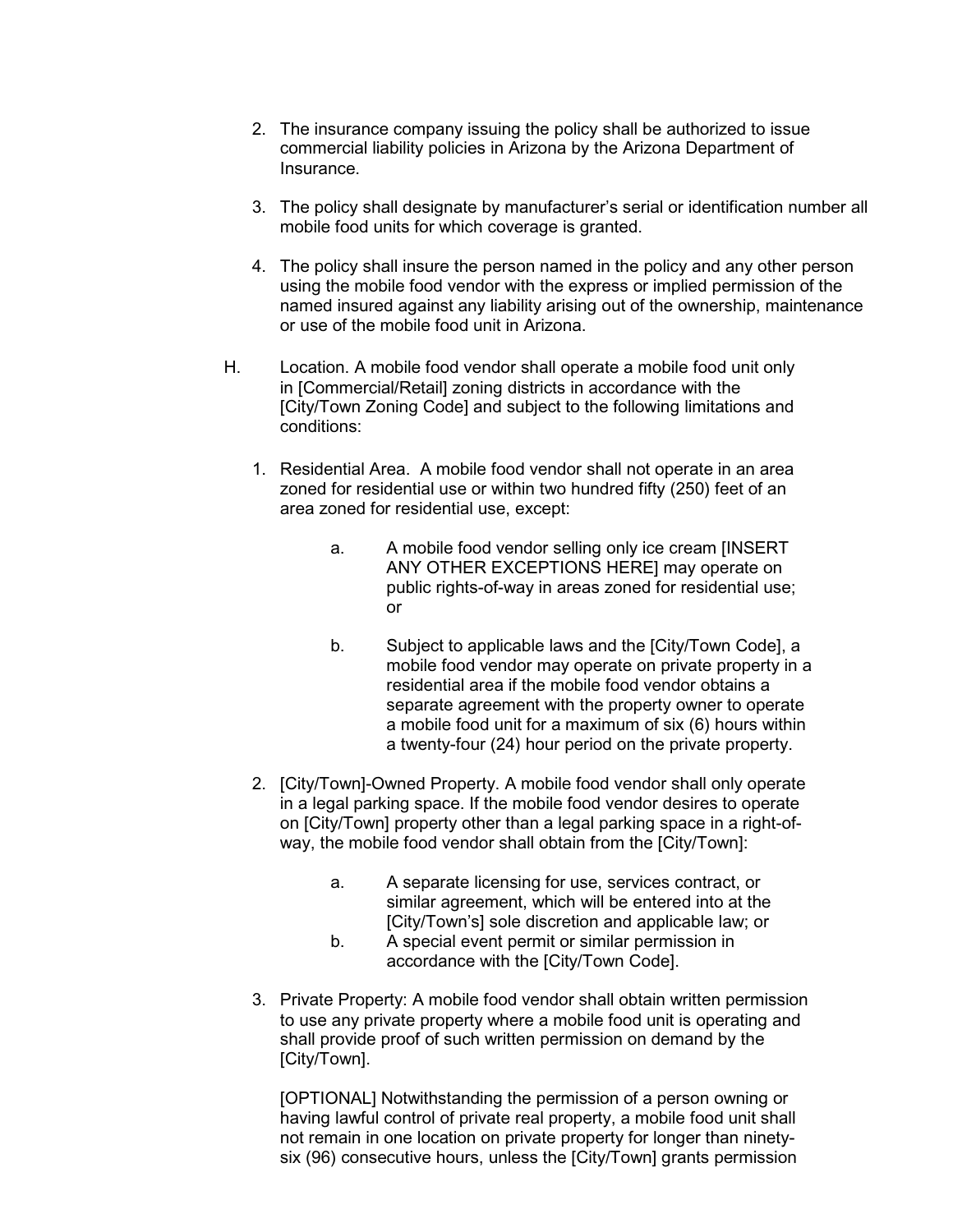for a permitted event greater than four (4) days. "One location" within this subsection means a location within a parcel of land and includes movements from different parked positions within the same parcel.

- 4. [OPTIONAL] Airports/Public Transit. Mobile food vendors shall not operate at any [City/Town] airport or public transit facility unless the mobile food vendor has entered into a separate licensing for use agreement or similar services agreement with the [City/Town], which the [City/Town] will enter in its sole discretion and applicable law.
- I. Parking. A mobile food unit shall comply with this subsection and applicable law as it pertains to parking, unless parking is governed by a separate subsection in this article.
	- 1. A mobile food unit shall only operate in a legal parking space.
	- 2. A mobile food unit, including any semi-permanent structure used or associated with the mobile food unit, may use no more than one (1) legal parking space, unless the mobile food vendor has a separate agreement with the [City/Town] to use additional legal parking spaces or parking spaces on [City/Town] property other than right-of-way.
	- 3. No mobile food unit exceeding twenty-four (24) feet may park diagonally in a diagonal parking space or park in any manner that occupies more than one (1) diagonal parking space.
	- 4. No mobile food unit shall operate with the serving window facing street traffic.
	- 5. A mobile food unit shall abide by all parking regulations, including posted time limits. If there are no other time restrictions on the use of a legal parking space, a mobile food unit shall not occupy a legal parking space for more than six (6) hours in a twenty-four (24) hour period. "Occupy" within this subsection means within one hundred (100) feet of the place in which the mobile food unit was initially parked.
	- 6. A mobile food unit shall not occupy a legal parking space with insufficient parking capacity as prescribed by [City/Town Zoning Code] and applicable law, and includes occupying a legal parking space that reduces the number of available parking spaces surrounding the area which is required for the principal use or uses of the property associated with the parking spaces as set forth in A.R.S. Title 9, Chapter 4, Article 7.2.
	- 7. A mobile food vendor shall not claim or attempt to establish any exclusive right to park at a particular street location, unless the parking space is part of a permitted event.
- J. [OPTIONAL] Signs. A mobile food vendor shall comply with the [City/Town] Sign Code pursuant to [City/Town Code].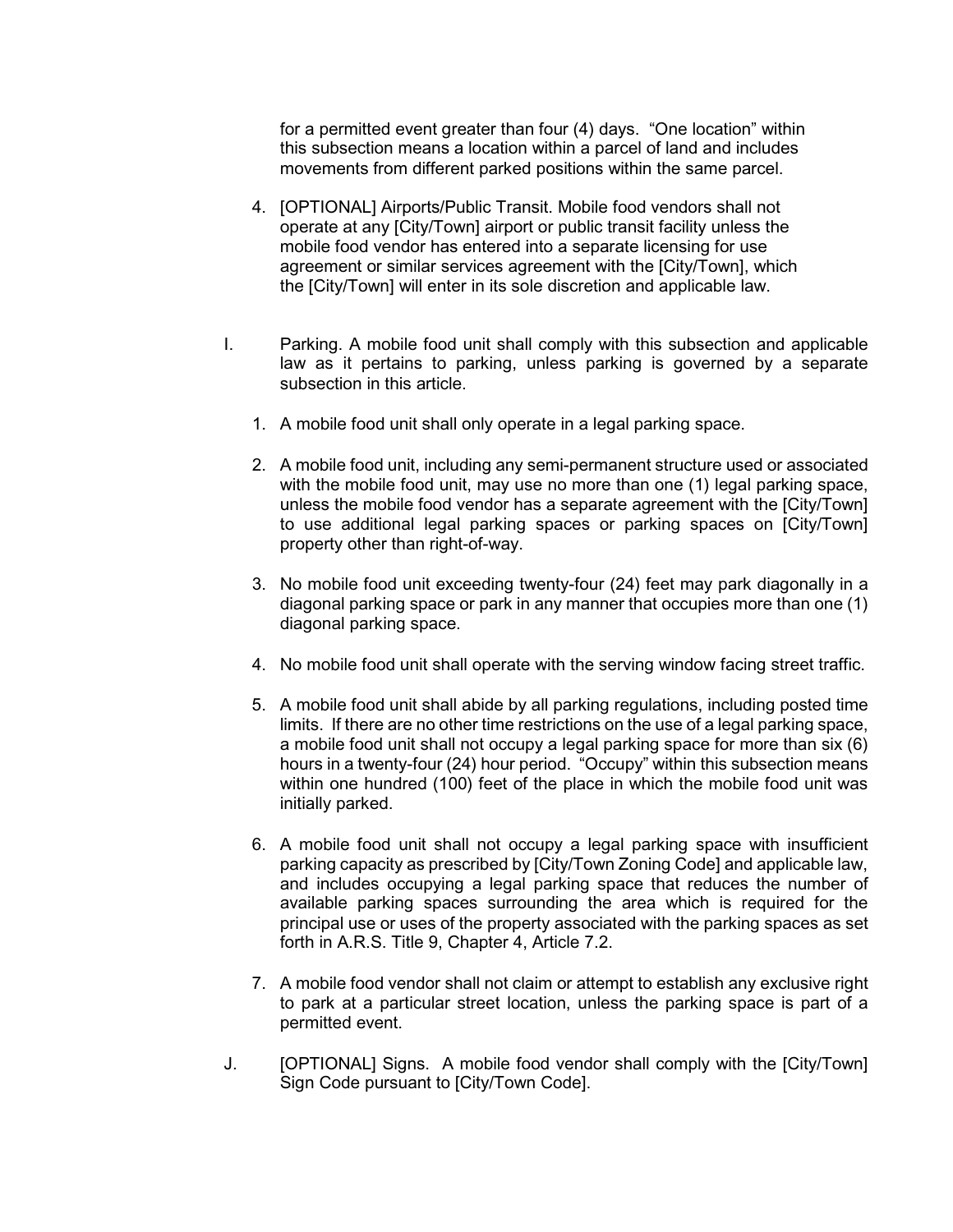## **[OPTIONAL IF NOT INCLUDED IN A SEPARATE FEE SCHEDULE]**

#### **Sec. X-X-7 Fees.**

A. [FOR PERMITS] The fee for the permit shall be established by [RESOLUTION OF THE CITY/TOWN COUNCIL/FEE SCHEDULE].

OR

The permit fee for each mobile food unit is  $(\$$  ) annually.

B. [FOR LICENSES] The fee for the license shall be established by [RESOLUTION OF THE CITY/TOWN COUNCIL/FEE SCHEDULE]

OR

The following licensing fees shall be paid for each mobile food unit that is designated on the license:

- 1. \_\_\_\_ dollars (\$\_\_\_) for an initial application fee and annual license and reporting fee.
- 2. \_\_\_\_ dollars (\$\_\_\_) for an annual license renewal and reporting fee.

#### **Sec. X-X-8 Violations; Suspension; Revocation.**

- A. It is a violation of this article for any person to provide false information on any license application.
- B. It is a violation of this article for a person to operate a mobile food unit that either fails to meet all the requirements in this article.
- C. It is a violation of this article for a mobile food vendor to fail to display the license or other required documents, including proof of insurance or fire inspection, to a peace officer or [City/Town] inspector on demand.
- D. The [City/Town] shall give written notice of a violation to the licensee or designated agent that may result in the suspension or revocation of the license. The notice shall include a description of the violation, the statutory or code reference, how the licensee can comply with the requirements, a description of the process whereby a hearing may be requested, the time limit for requesting a hearing, and a warning that failure to timely request a hearing may result in suspension or revocation of the license. The notice shall be served on the licensee or designated agent by either personal service or registered/certified mail. Service of the notice shall be deemed complete upon mailing to, or personal service on, the licensee or designated agent.
- E. The licensee or designated agent receiving a notice under this section may request a hearing pursuant to [INSERT REFERENCE TO ADMINISTRATIVE HEARING/MUNICIPAL COURT HEARING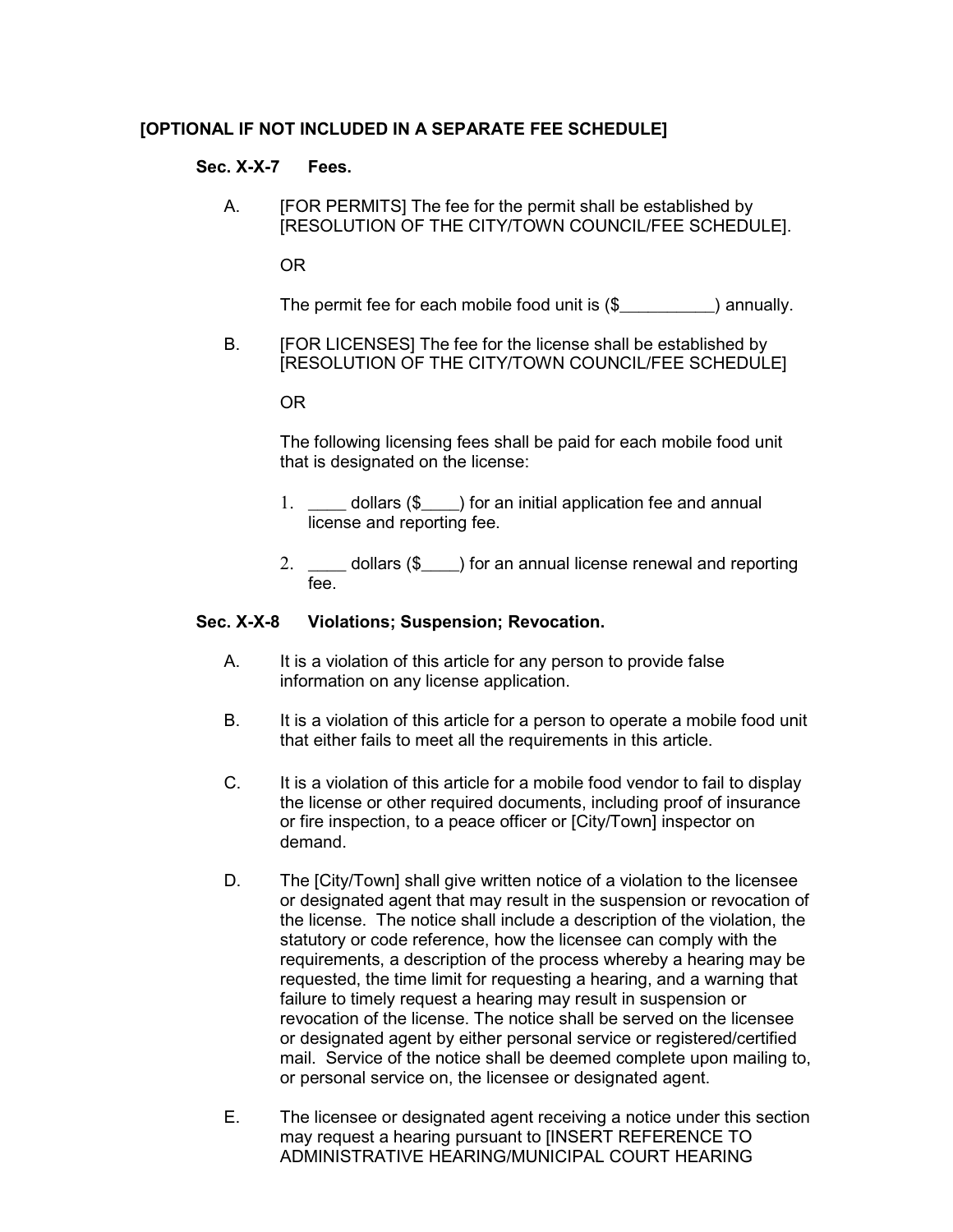PROCESS OR OTHER PROCESS HERE]. If the licensee fails to comply with the requirements of this article by the date provided in the notice, the [City/Town] may suspend or revoke the license as provided in this section.

- F. In addition to any penalties set forth in this article, a licensee shall be suspended if, during the term of the license, the licensee or a controlling person has violated any of the provisions of this article. During the suspension period, the licensee shall not operate any mobile food unit associated with the suspended license. If a fine is associated with the violation that is the basis for suspension, the suspension may continue beyond the period set forth in this subsection until such time as the licensee pays the fine. The penalty for a suspension of a license shall be:
	- 1. For the first suspension of a license during a \_\_\_\_month period, the license shall be suspended up to fourteen (14) calendar days and a fine of \$\_\_\_\_\_\_\_\_\_will be imposed.
	- 2. For the second suspension of a license during a month period, the license shall be suspended to a minimum of fifteen (15) calendar days up to a maximum of thirty (30) calendar days and a fine of \$\_\_\_\_ shall be imposed.
	- 3. For the third suspension of a license during a summant period, the license shall be revoked.
- G. In addition to a revocation for a third suspension as set forth above, the [City/Town] may revoke a license issued pursuant to this article if the [City/Town] determines that:
	- 1. A mobile food unit associated with the suspended license was operated in the [City/Town] during the suspension period;
	- 2. A licensee or designated agent or controlling person, following the issuance of a license, is convicted of any offense listed in Sec. X-X- $5(F)(7)$ ;
	- 3. The licensee or designated agent operated, or attempted to operate a mobile food unit without a license;
	- 4. The [City/Town] previously issued three (3) or more notices of suspension or violation within a six (6) month period;
	- 5. The licensee or controlling person has not complied with a provision of this article or has failed to provide information as required by this article;
	- 6. The application fee, license fee, or any transaction privilege tax has not been paid; or
	- 7. The licensee fails to pay outstanding fines or resolve any violations.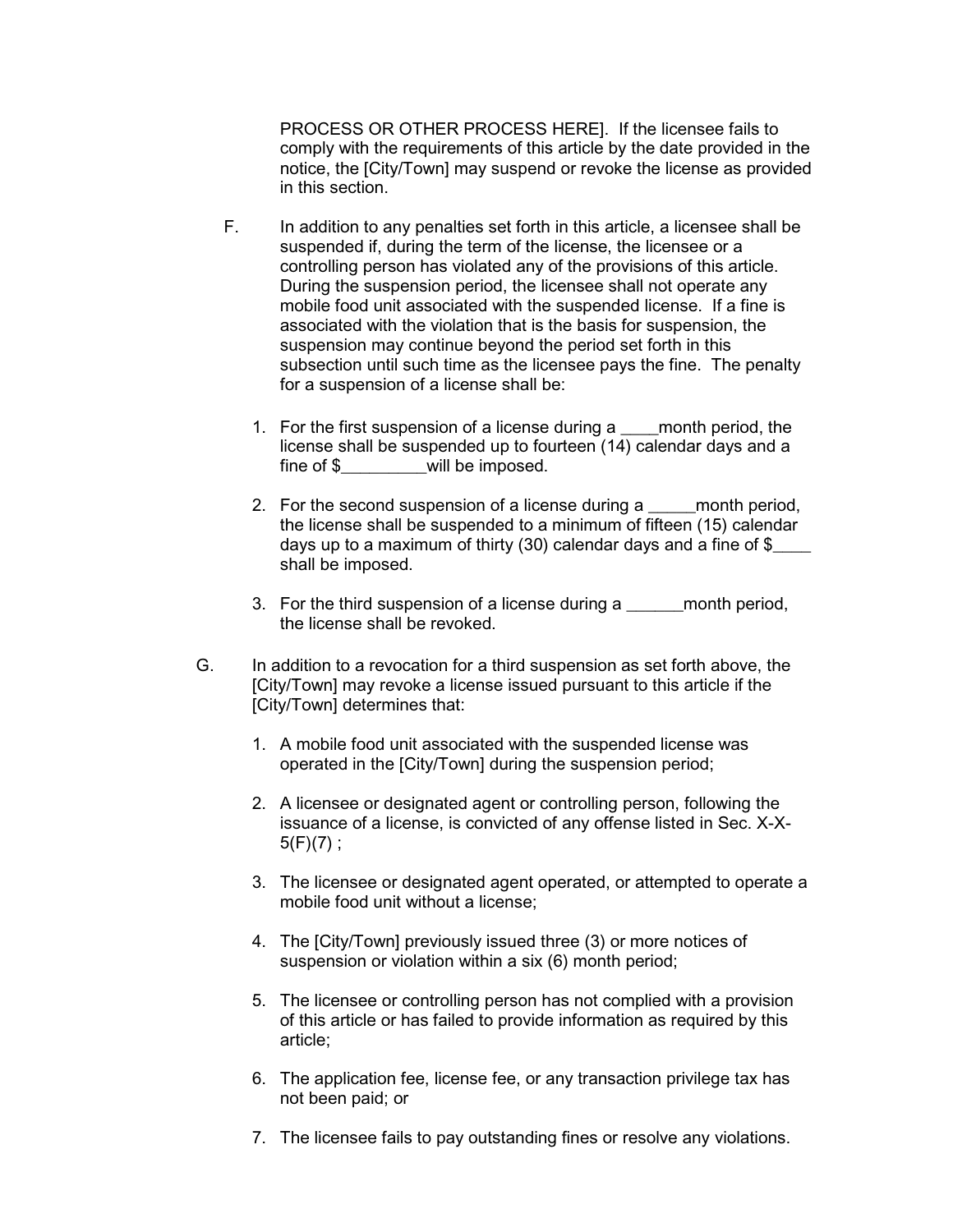H. If a license is revoked pursuant to this section, the license and its controlling person(s) may not apply for a license under this article for a period of one (1) year from the date of revocation.

## **Sec. X-X-9 Fines; Penalties.**

- A. Each day any violation of any provision of this article shall continue shall constitute a separate offense.
- B. Civil Penalty: Violations of any provision of this article shall be civil code offenses which may be adjudicated and enforced by the [City/Town] civil hearing process set forth in subsection or [City/Town] Court under Section \_\_\_\_of the [City/Town Code].

## **[AND/OR]**

C. Criminal Penalty: Among other penalties that may apply, including revocation or suspension of a license (when applicable), any person who violates any provision of this article, whether or not he act is specifically stated as being unlawful, shall be guilty of a class misdemeanor and upon conviction shall be punished as provided in Section \_\_\_\_\_\_\_\_\_\_\_\_ of the \_\_\_\_\_\_\_\_\_\_\_\_\_\_\_\_\_ [City/Town Code.]

## **Sec. X-X-10 APPEALS.**

[INSERT REFERENCE TO EXISTING CODE RELATING TO APPEALS (INCLUDING FOR DENIAL OF LICENSES).]

## Section II. Providing for Repeal of Conflicting Ordinances.

All ordinances and parts of ordinances in conflict with the provisions of this Ordinance or any part of the Code adopted herein by reference, are hereby repealed.

Section III. Recitals.

The recitals above are fully incorporated in this Ordinance by reference. Section IV. Effective Date.

The effective date of this Ordinance shall be \_\_\_ days following adoption by the [City/Town] Council.

Section V. Preservation of Rights and Duties.

This Ordinance does not affect the rights and duties that matured, penalties that were incurred, or proceedings that were begun before the effective date of this Ordinance.

Section VI. Providing for Severability.

If any section, subsection, sentence, clause, phrase or portion of this Ordinance or any part of the Code adopted herein by reference, is for any reason held to be invalid or unconstitutional by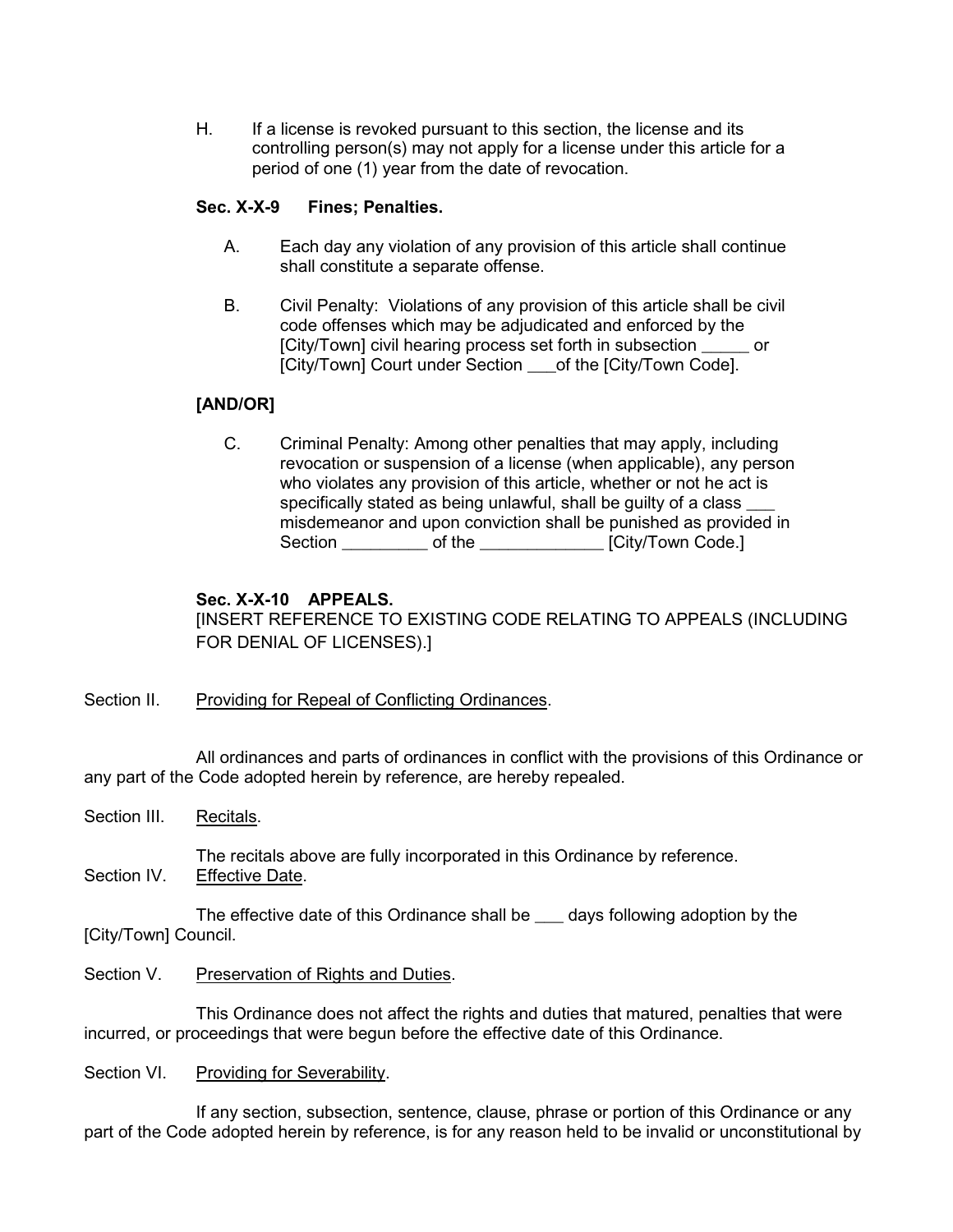the decision of any court of competent jurisdiction, such decision shall not affect the validity of the remaining portions thereof.

|                                                                             | PASSED AND ADOPTED by the Common Council of the [City/Town] of ___________,                                                                                                                                                                                     |
|-----------------------------------------------------------------------------|-----------------------------------------------------------------------------------------------------------------------------------------------------------------------------------------------------------------------------------------------------------------|
| Arizona, this ______ day of _________________, 201_, by the following vote: |                                                                                                                                                                                                                                                                 |
|                                                                             |                                                                                                                                                                                                                                                                 |
|                                                                             |                                                                                                                                                                                                                                                                 |
|                                                                             |                                                                                                                                                                                                                                                                 |
|                                                                             | APPROVED this _____ day of _______________________, 201_.                                                                                                                                                                                                       |
| ATTEST:                                                                     | <u> 2000 - Jan James James Jan James James James James James James James James James James James James James Jam</u>                                                                                                                                            |
|                                                                             |                                                                                                                                                                                                                                                                 |
| APPROVED AS TO FORM:                                                        |                                                                                                                                                                                                                                                                 |
| <u> 1989 - Johann Barbara, martxa alemaniar a</u><br>[City/Town] Attorney   |                                                                                                                                                                                                                                                                 |
| POSTED IN THREE PLACES ON THE ______ DAY OF _______________, 201_.          | I, ______________________, [CITY/TOWN] CLERK, DO HEREBY CERTIFY THAT A TRUE AND<br>CORRECT COPY OF THE ORDINANCE NO. _________ ADOPTED BY THE COMMON COUNCIL OF<br>THE [CITY/TOWN] OF ___________________________ON THE ______ DAY OF ______________, 201_, WAS |

\_\_\_\_\_\_\_\_\_\_\_\_\_\_\_\_\_\_, [City/Town] Clerk

\_\_\_\_\_\_\_\_\_\_\_\_\_\_\_\_\_\_\_\_\_\_\_\_\_\_\_\_\_\_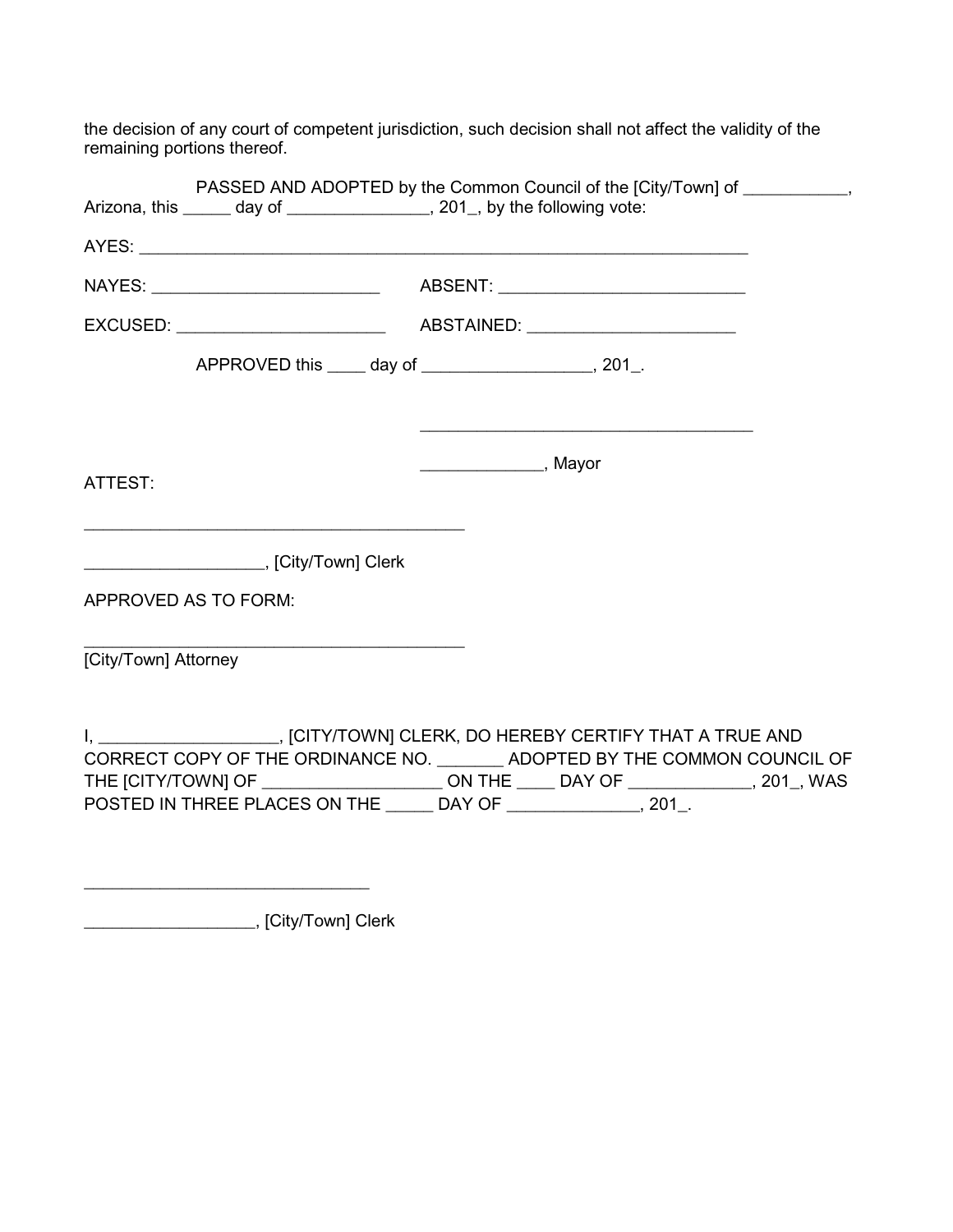

| <b>Business Name:</b> | Date:     |  |
|-----------------------|-----------|--|
| Address:              | Phone:    |  |
| City:                 | Zip Code: |  |

AHJ:

| <b>GENERAL OFF-SITE</b>       |                                                                                                                                                                                                                                                                                                                                                                          | <b>YES</b> | <b>NO</b> | N/A |
|-------------------------------|--------------------------------------------------------------------------------------------------------------------------------------------------------------------------------------------------------------------------------------------------------------------------------------------------------------------------------------------------------------------------|------------|-----------|-----|
| 1.                            | Portable fire extinguisher(s) 2A:20B:C are installed in kitchen cooking areas. [NFPA 96:10.9.3]                                                                                                                                                                                                                                                                          |            |           |     |
| 2.                            | Cooking appliances that produce grease-laden vapors protected by listed fire extinguisher (Class K). [NFPA<br>96:14.7.1]                                                                                                                                                                                                                                                 |            |           |     |
| 3.                            | Flexible connector is installed between the regulator outlet and the fixed piping system. [NFPA<br>58:6.26.5.1(B)                                                                                                                                                                                                                                                        |            |           |     |
| 4.                            | Cooking equipment that produces grease-laden vapor shall be provided with kitchen exhaust hood in<br>accordance with 2018 IFC Section 607 [2018 IFC 319.3].                                                                                                                                                                                                              |            |           |     |
| 5.                            | The exhaust system including, hood, grease-removal devices, fans, ducts and other appurtenances, shall<br>be inspected and cleaned in accordance with 2012 IFC Section 607.3 [2018 IFC 319.10.1].                                                                                                                                                                        |            |           |     |
| 6.                            | Cooking equipment shall be protected by automatic fire extinguishing system in accordance with 2018 IFC<br>Section 904.12 [2018 IFC 319.4.1].                                                                                                                                                                                                                            |            |           |     |
| 7.                            | Fire protection system and devices shall be maintained in accordance with 2018 IFC Section 906.1 [2018<br>IFC 319.10.2].                                                                                                                                                                                                                                                 |            |           |     |
| 8.                            | LP gas containers installed on the vehicle shall be securely mounted and restrained to prevent movement.<br>[2018 IFC 319.8.2]                                                                                                                                                                                                                                           |            |           |     |
| 9.                            | LP gas system piping, including valves and fittings, shall be adequately protected to prevent tampering,<br>impact damage, and damage from vibration [2018 IFC 319]                                                                                                                                                                                                      |            |           |     |
| 10.                           | Maximum aggregate capacity of LP gas containers transported on the vehicle and used to fuel cooking<br>appliances only shall not exceed 200 pounds propane capacity. [2018 IFC 319.8.1]                                                                                                                                                                                  |            |           |     |
| 11.                           | A listed LP gas alarm shall be installed within the vehicle in the vicinity of LP gas system components, in<br>accordance with the manufacturer's instruction. [2018 IFC 319.8.5]                                                                                                                                                                                        |            |           |     |
| 12.                           | LP gas containers installed on the vehicle and fuel gas piping system shall be inspected annually by an<br>approved inspection agency or a company that is registered with the US Department of Transportation to<br>requalify LP gas cylinders, to ensure that system components are free from damage, suitable for the<br>intended service and not subject to leaking. |            |           |     |
| <b>SOLID FUEL OPERATIONS:</b> |                                                                                                                                                                                                                                                                                                                                                                          | <b>YES</b> | <b>NO</b> | N/A |
| 1.                            | Solid fuel is not stored above any heat-producing appliance or vent. [NFPA 96:14.9.2.2]                                                                                                                                                                                                                                                                                  |            |           |     |
| 2.                            | Solid fuel is not stored closer than 3 ft from any cooking appliance. [NFPA 96:14.9.2.2]                                                                                                                                                                                                                                                                                 |            |           |     |
| 3.                            | Solid fuel is not stored near any combustible flammable liquids, ignition sources, chemicals. [NFPA<br>96:14.9.2.7]                                                                                                                                                                                                                                                      |            |           |     |
| 4.                            | Solid fuel is not stored in the path of the ash removal or near removed ashes. [NFPA 96:14.9.2.4]                                                                                                                                                                                                                                                                        |            |           |     |
| 5.                            | Ash, cinders and other fire debris should be removed from the firebox at regular intervals and at least<br>once a day. [NFPA 96:14.9.3.6.1]                                                                                                                                                                                                                              |            |           |     |
| 6.                            | Removed ashes, cinders and other removed debris should be placed in a closed, metal container located<br>at least 3 feet from any cooking appliance. [NFPA 96:14.9.3.8]                                                                                                                                                                                                  |            |           |     |

Mobile Food Vendor Operator Signature: Date:

Inspector Name: Title/Rank: Title/Rank:

Inspector Signature: <u>Date: Date: Date: Date: Date: Date: Date: Date: Date: Date: Date: Date: Date: Date: Date: Date: Date: Date: Date: Date: Date: Date: Date: Date: Date: Date: Date: Date: Date: Date: Date: Date: Date: Da</u>